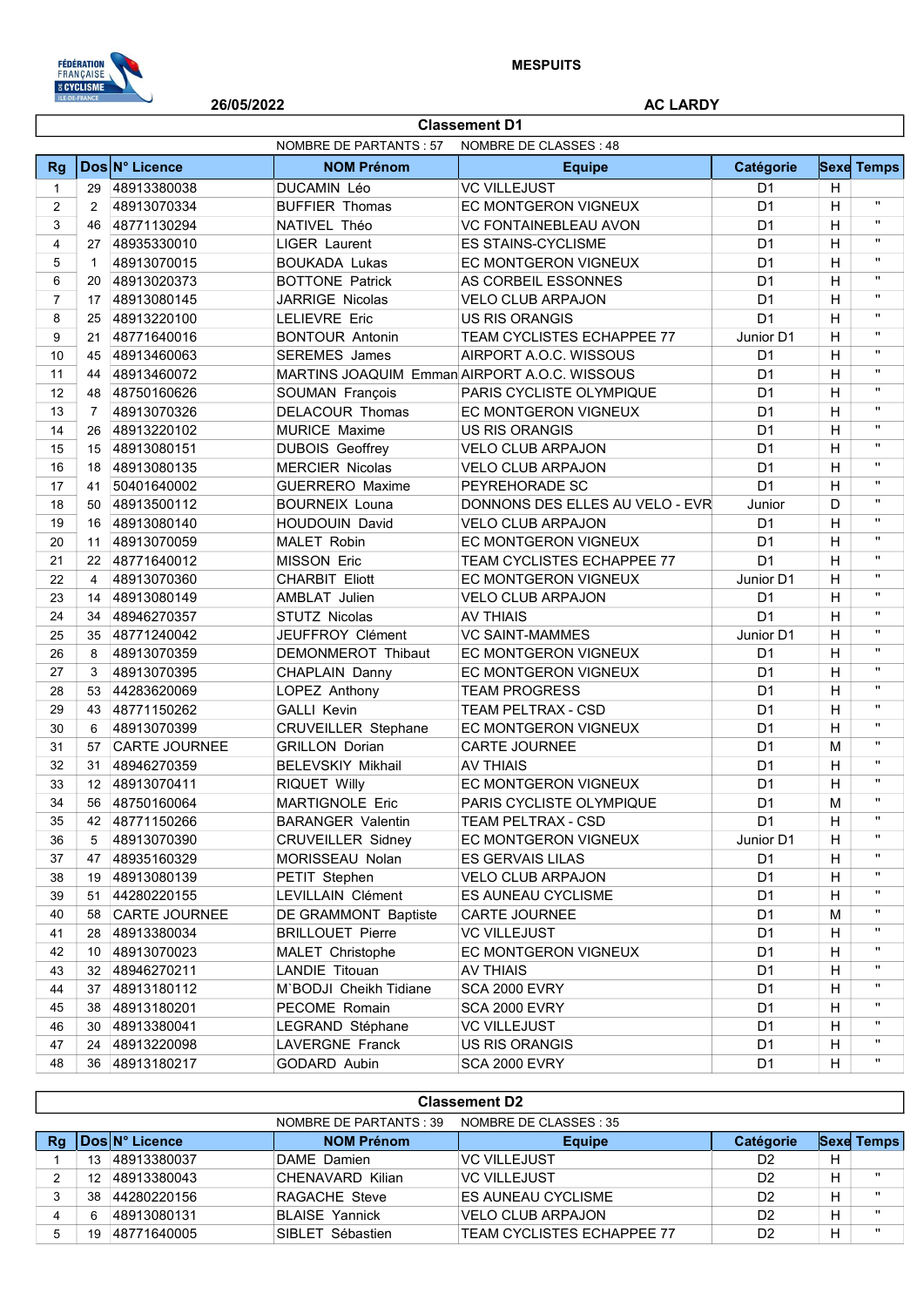| 6                | 40              | 41740090498 | <b>BUC Thomas</b>             | <b>ANNECY CYCLISME COMPETITION</b> | D <sub>2</sub> | H | $\mathbf{u}$ |
|------------------|-----------------|-------------|-------------------------------|------------------------------------|----------------|---|--------------|
| $\overline{7}$   | 39              | 48771210100 | <b>MARTINET Pascal</b>        | <b>CC PONTHIERRY PRINGY</b>        | D <sub>2</sub> | H | $\mathbf{H}$ |
| 8                | 8               | 48913080152 | NIVEAUX GWENAEL               | <b>VELO CLUB ARPAJON</b>           | D <sub>2</sub> | H | $\mathbf{u}$ |
| 9                | 22              | 48913130059 | <b>FONT LAPALISSE Thierry</b> | <b>AVENIR CYCLISTE DE LARDY</b>    | D <sub>2</sub> | H | $\mathbf{H}$ |
| 10 <sup>10</sup> | 18              | 48771640008 | PENVEN Cyril                  | <b>TEAM CYCLISTES ECHAPPEE 77</b>  | D <sub>2</sub> | H | $\mathbf{H}$ |
| 11               | 25              | 48946040479 | <b>BELBACHIR MEHDI</b>        | US CRETEIL                         | D <sub>2</sub> | H | $\mathbf{H}$ |
| 12               | 9               | 48913080142 | PELLETIER Jérôme              | <b>VELO CLUB ARPAJON</b>           | D <sub>2</sub> | H | $\mathbf{H}$ |
| 13               | 20              | 48771240026 | <b>JEUFFROY Laurent</b>       | <b>VC SAINT-MAMMES</b>             | D <sub>2</sub> | H | $\mathbf{H}$ |
| 14               | 28              | 48771150272 | DOUCET Christophe             | <b>TEAM PELTRAX - CSD</b>          | D <sub>2</sub> | H | $\mathbf{u}$ |
| 15               | $5^{\circ}$     | 48913070330 | <b>REMY</b> Jean Charles      | <b>EC MONTGERON VIGNEUX</b>        | D <sub>2</sub> | H | $\mathbf{H}$ |
| 16               | 31              | 48771150151 | <b>WETZSTEIN Laurent</b>      | <b>TEAM PELTRAX - CSD</b>          | D <sub>2</sub> | H | $\mathbf{H}$ |
| 17               | 17              | 48771640002 | <b>HUBERT</b> Stephane        | <b>TEAM CYCLISTES ECHAPPEE 77</b>  | D <sub>2</sub> | H | $\mathbf{H}$ |
| 18               | 29              | 48771150256 | <b>GALVAING Damien</b>        | <b>TEAM PELTRAX - CSD</b>          | D <sub>2</sub> | H | $\mathbf{H}$ |
| 19               | 42              | 44280220160 | <b>REMY Antoine</b>           | <b>ES AUNEAU</b>                   | D <sub>2</sub> | M | $\mathbf{H}$ |
| 20               | 26              | 48771150083 | BARBOSA José                  | <b>TEAM PELTRAX - CSD</b>          | D <sub>2</sub> | H | $\mathbf{H}$ |
| 21               | 2               | 48913070362 | <b>MARGUERITE Damien</b>      | <b>EC MONTGERON VIGNEUX</b>        | D <sub>2</sub> | H | $\mathbf{H}$ |
| 22               | 21              | 48771240025 | JEUFFROY Michel               | <b>VC SAINT-MAMMES</b>             | D <sub>2</sub> | H | $\mathbf{H}$ |
| 23               |                 | 48913070394 | <b>LECART Thibaut</b>         | <b>EC MONTGERON VIGNEUX</b>        | D <sub>2</sub> | H | $\mathbf{H}$ |
| 24               | 23              | 48913130005 | <b>MAUNY</b> Jean Michel      | <b>AVENIR CYCLISTE DE LARDY</b>    | D <sub>2</sub> | н | $\mathbf{H}$ |
| 25               | 14              | 48913380032 | <b>DE FARIA Arthur</b>        | <b>VC VILLEJUST</b>                | D <sub>2</sub> | H | $\mathbf{H}$ |
| 26               | 16              | 48771640015 | <b>BONTOUR Sébastien</b>      | <b>TEAM CYCLISTES ECHAPPEE 77</b>  | D <sub>2</sub> | H | $\mathbf{H}$ |
| 27               | 15              | 48913380036 | <b>SCIEUX Aymeric</b>         | <b>VC VILLEJUST</b>                | D <sub>2</sub> | H | $\mathbf{H}$ |
| 28               | 37              | 48750160534 | MATUSZEWSKI Sébastien         | PARIS CYCLISTE OLYMPIQUE           | D <sub>2</sub> | H | $\mathbf{u}$ |
| 29               | 30              | 48771150019 | <b>RICHARD Olivier</b>        | <b>TEAM PELTRAX - CSD</b>          | D <sub>2</sub> | H | $\mathbf{H}$ |
| 30               | 36              | 48946270099 | <b>MARTIN Dorian</b>          | <b>AV THIAIS</b>                   | D <sub>2</sub> | H | $\mathbf{u}$ |
| 31               | 11              | 48924070091 | LACHOUQUE Hervé               | <b>VC GARENNOIS</b>                | D <sub>2</sub> | H | $\mathbf{H}$ |
| 32               | 3               | 48913070410 | MORDELET Cyril                | <b>EC MONTGERON VIGNEUX</b>        | D <sub>2</sub> | H | $\mathbf{H}$ |
| 33               | 10 <sup>1</sup> | 48913080119 | TAN Muammer                   | <b>VELO CLUB ARPAJON</b>           | D <sub>2</sub> | H | $\mathbf{u}$ |
| 34               | 34              | 48913020404 | <b>GOUHIER VINCENT</b>        | AS CORBEIL ESSONNES                | D <sub>2</sub> | H | $\mathbf{u}$ |
| 35               | 4               | 48913070118 | <b>ORSAL Guillaume</b>        | <b>EC MONTGERON VIGNEUX</b>        | D <sub>2</sub> | H | $\mathbf{u}$ |

## Classement D3

|           |                 |                | NOMBRE DE PARTANTS : 26     | NOMBRE DE CLASSES : 25        |                |   |                   |
|-----------|-----------------|----------------|-----------------------------|-------------------------------|----------------|---|-------------------|
| <b>Rg</b> |                 | Dos N° Licence | <b>NOM Prénom</b>           | <b>Equipe</b>                 | Catégorie      |   | <b>Sexe Temps</b> |
|           | 3               | 48913070088    | <b>GREGOIRE</b> Jean Claude | <b>EC MONTGERON VIGNEUX</b>   | D <sub>3</sub> | H |                   |
| 2         | 30              | 48957400025    | <b>MARTIN Emmanuel</b>      | TEAM BIKE CYCLISTE SAINT PRIX | D <sub>3</sub> | М |                   |
| 3         | 17              | 48913400053    | <b>BLUM</b> Jean Claude     | CMOM TEAM CYCLISTE MORANGIS   | D <sub>3</sub> | н | $\mathbf{H}$      |
| 4         | 27              | 48913400056    | <b>METTENDORFF Laurent</b>  | <b>TEAM CYCLISTE MORANGIS</b> | D <sub>3</sub> | M | $\mathbf{u}$      |
| 5         | 28              | 48913260086    | <b>JOUAS Patrick</b>        | <b>AC ORSAY</b>               | D <sub>3</sub> | м | $\mathbf{H}$      |
| 6         | 29              | 48771190020    | <b>BOUTIN Gaël</b>          | <b>CC COULOMMIERS</b>         | D <sub>3</sub> | M |                   |
|           | 24              | 48782160081    | LOPES Antonio               | EC VELIZY 78                  | D <sub>3</sub> | н | $\mathbf{H}$      |
| 8         | 5               | 48913080144    | ATTOUMANI Assadi            | <b>VELO CLUB ARPAJON</b>      | D <sub>3</sub> | H | $\mathbf{u}$      |
| 9         |                 | 48913070075    | CORTIANA Frédéric           | <b>EC MONTGERON VIGNEUX</b>   | D <sub>3</sub> | н | $\mathbf{H}$      |
| 10        | 10 <sup>°</sup> | 48771150192    | <b>MARIA Didier</b>         | <b>TEAM PELTRAX - CSD</b>     | D <sub>3</sub> | H | $\mathbf{H}$      |
| 11        | 7               | 48935330047    | <b>LEMAITRE Laurent</b>     | <b>ES STAINS-CYCLISME</b>     | D <sub>3</sub> | Н | $\mathbf{H}$      |
| 12        | 26              | 48771230009    | <b>LOUVET Emmanuel</b>      | <b>VC SULPICIEN</b>           | D <sub>3</sub> | H | $\mathbf{H}$      |
| 13        | $\overline{4}$  | 48913070386    | VANVYNCKT Michel            | <b>EC MONTGERON VIGNEUX</b>   | D <sub>3</sub> | н | $\mathbf{H}$      |
| 14        | 23              | 48771080142    | <b>BENICHON Gilles</b>      | AS CHELLES                    | D <sub>3</sub> | н | $\mathbf{H}$      |
| 15        | 16              | 48913020435    | <b>VILELA Olivier</b>       | AS CORBEIL ESSONNES           | D <sub>3</sub> | н | $\mathbf{H}$      |
| 16        | 8               | 48913130007    | <b>FEVRIER Georges</b>      | AVENIR CYCLISTE DE LARDY      | D <sub>3</sub> | H | $\mathbf{H}$      |
| 17        | 9               | 48771150124    | <b>DE OLIVEIRA Carlos</b>   | <b>TEAM PELTRAX - CSD</b>     | D <sub>3</sub> | H | $\mathbf{H}$      |
| 18        | 19              | 48913400061    | <b>PRUNIER David</b>        | CMOM TEAM CYCLISTE MORANGIS   | D <sub>3</sub> | н | $\mathbf{H}$      |
| 19        | 25              | 48750160739    | <b>BOUTIN Michel</b>        | PARIS CYCLISTE OLYMPIQUE      | D <sub>3</sub> | H | $\mathbf{H}$      |
| 20        | 18              | 48913400060    | CORDIN Sébastien            | CMOM TEAM CYCLISTE MORANGIS   | D <sub>3</sub> | н | $\mathbf{H}$      |
| 21        | $\mathcal{P}$   | 48913070207    | <b>FARDEAU Frédéric</b>     | <b>EC MONTGERON VIGNEUX</b>   | D <sub>3</sub> | H |                   |
| 22        | 22              | 48946270020    | PERNA Julien                | <b>AV THIAIS</b>              | D <sub>3</sub> | H | $\mathbf{H}$      |
| 23        | 21              | 48946270325    | <b>CHANTEUR José</b>        | <b>AV THIAIS</b>              | D <sub>3</sub> | H | $\mathbf{H}$      |
| 24        | 20              | 48946270283    | CAHAGNIET Sébastien         | <b>AV THIAIS</b>              | D <sub>3</sub> | H | $\mathbf{H}$      |
| 25        | 14              | 48913020385    | D'AGOSTINO Eric             | AS CORBEIL ESSONNES           | D <sub>3</sub> | H |                   |

| <b>Classement D4</b>                              |    |                      |                          |                             |                |   |                   |  |
|---------------------------------------------------|----|----------------------|--------------------------|-----------------------------|----------------|---|-------------------|--|
| NOMBRE DE CLASSES : 44<br>NOMBRE DE PARTANTS : 48 |    |                      |                          |                             |                |   |                   |  |
| Rg                                                |    | ∣DoslN° Licence      | <b>NOM Prénom</b>        | <b>Equipe</b>               | Catégorie      |   | <b>Sexe Temps</b> |  |
|                                                   |    | 48913110224          | <b>HOUDOIRE Emmanuel</b> | <b>VC FTAMPES</b>           | D4             | Н |                   |  |
|                                                   | 47 | <b>CARTE JOURNEE</b> | STANORD marc             | <b>CARTE JOURNEE</b>        | D <sub>4</sub> | M | $\mathbf{u}$      |  |
|                                                   | 36 | 48935040148          | <b>LEGENTIL Serge</b>    | EC NEUILLY PLAISANCE        | D4             | н | $\mathbf{u}$      |  |
|                                                   | 38 | 41690890235          | NOLLOT Marcel            | V.C. BRIGNAIS               | D4             | н | $\mathbf{H}$      |  |
| 5                                                 |    | 48913070243          | <b>ALBERTI Patrick</b>   | <b>EC MONTGERON VIGNEUX</b> | D <sub>4</sub> | Н | $\mathbf{u}$      |  |